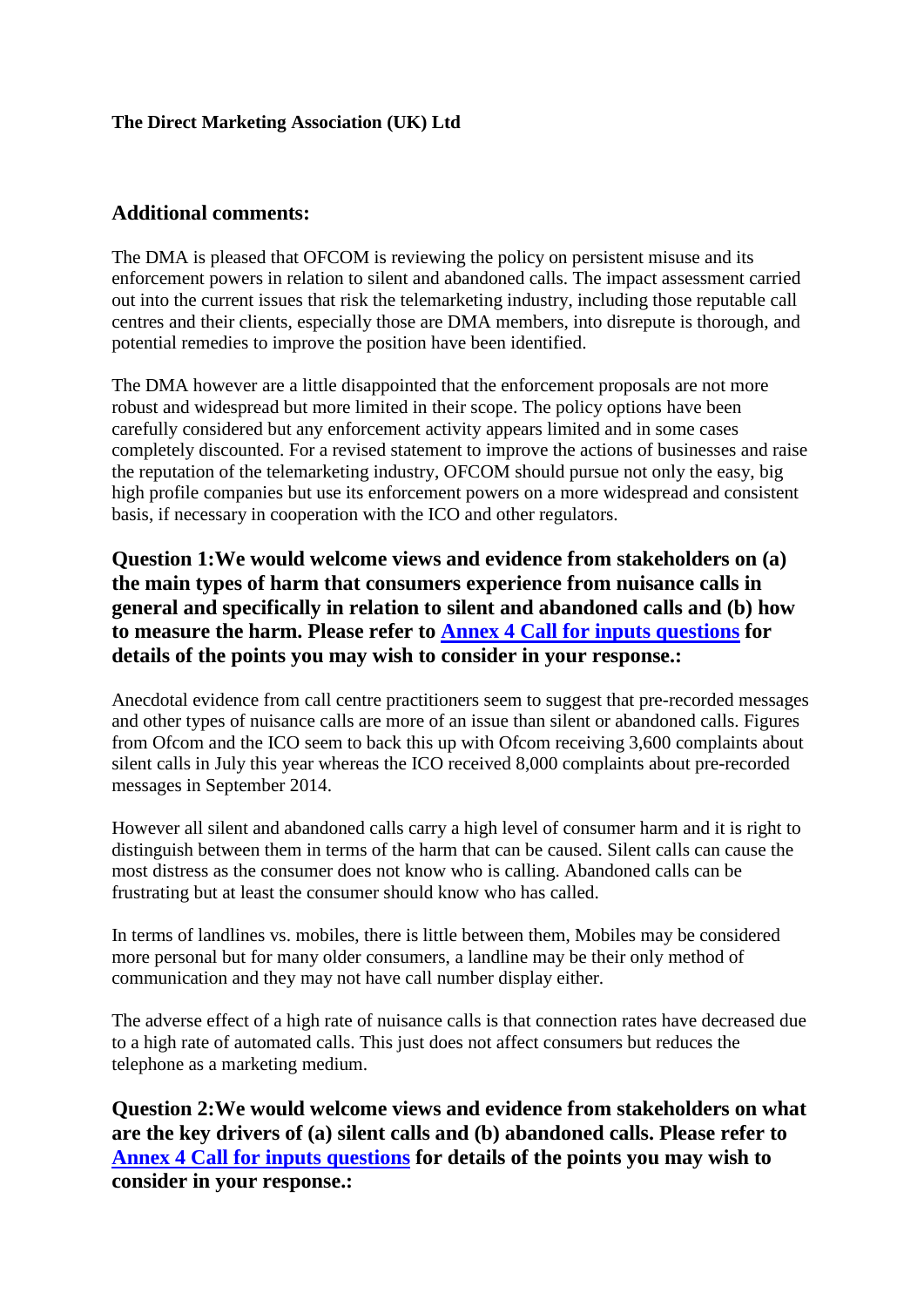When using ASC there are more false positives with calls to mobiles than with calls to landlines. This is probably due to the fact that calls to mobiles are likely to be answered in more noisy environments which can confuse AMD technology.

The 15 second rule does not cause a problem to reputable call centres but this is easily ignored by those businesses less concerned with complying with the rules.

## **Question 3:We would welcome views and evidence on the use of AMD including (a) if call centres have changed their use of AMD in recent years and if so why (b) the volume of calls made by call centres with and without the use of AMD (c) false positive rates when using AMD and any data to suggest that the accuracy of AMD has improved in recent years.:**

There is anecdotal evidence that following the 2010 statement, many companies stopped using AMD as it was difficult to comply. A high number of false positives were generated thereby breaching the rules but also having a great negative effect on productivity, which outweighed the benefits of AMD.

AMD is also less effective when calling mobiles, due to the technology used to transmit voice signals over mobile phone networks and because mobile calls are answered on the move there is more background noise interfering with the abilities of the technology.

Anecdotal evidence shows that call centres are less likely to use AMD if making mobile calls than if they concentrate on landline outbound calling.

There is little evidence that the accuracy of AMD has improved.

**Question 4:We would welcome views and evidence on potential changes to the policy to help reduce the harm caused by silent and abandoned calls including those identified in Figure 2 (abandoned call rate and approach to AMD), Figure 3 (time limits for calling consumers and connecting to a live agent) and Figure 4 (good management and appropriate processes). Please refer to Annex 4 Call for inputs questions for details of the points you may wish to consider in your response. .:**

The DMA believe that reducing the 3% threshold for abandoned calls to say 1% would make diallers less productive and would therefore have serious cost implications for call centres, which would have to be passed on to clients.

A better approach would be to prohibit silent calls completely by banning AMD. This could be achieved by raising the threshold to 4% and have a requirement to provide an information message which includes a free to call number to contact the caller.

If AMD were to be banned, the time limit to play the message could be reduced from two seconds to one second.

The DMA do not see the proposals regarding possible changes to good management processes to be of worth. It appears to be a box ticking exercise which companies will use as a defence to bad behaviour - "we followed our procedure so it is not our fault".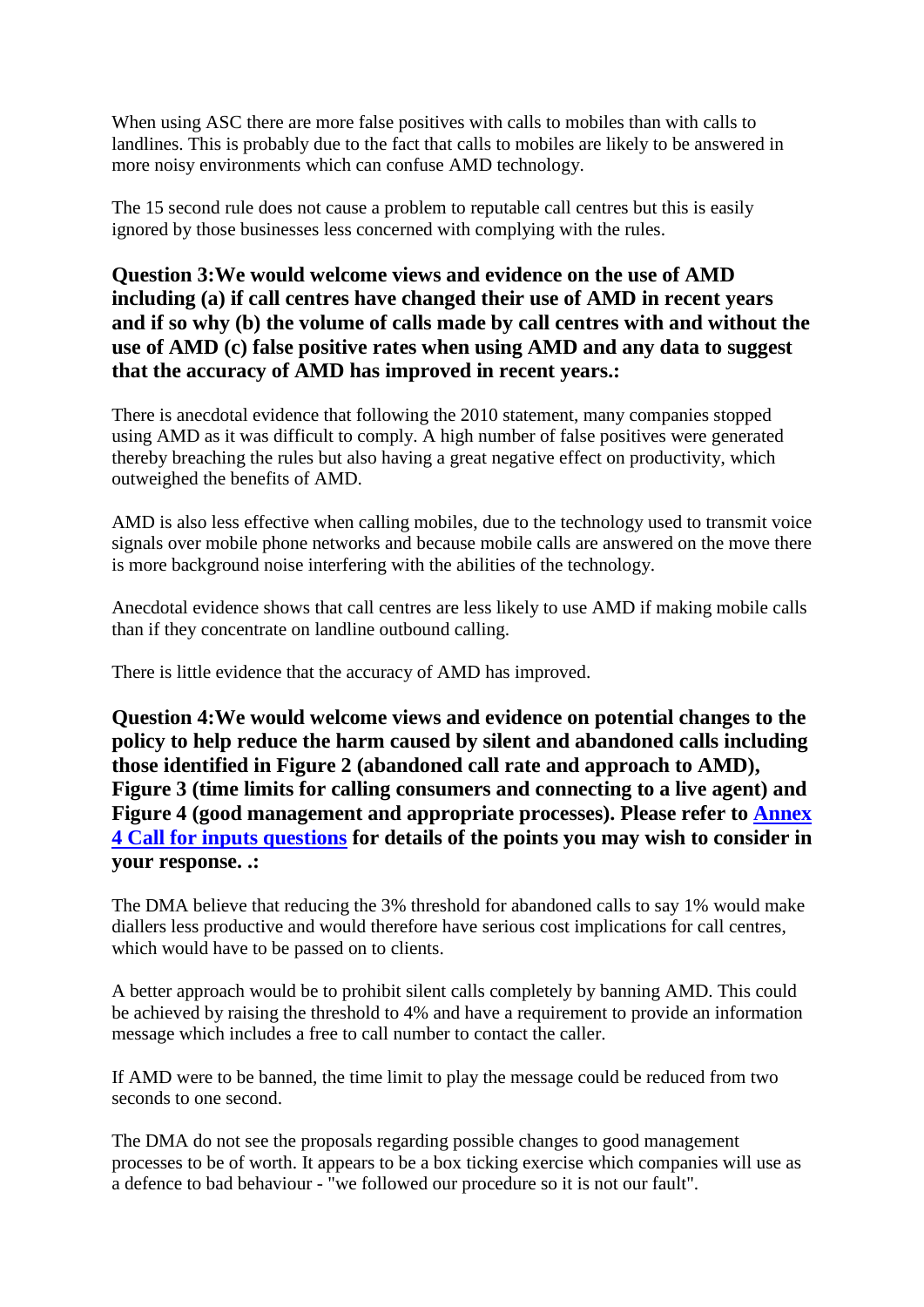**Question 5:We would welcome views and evidence on potential changes that could be made to the policy relating to the a) current five general examples of persistent misuse (misuse of automated calling systems, number-scanning, misuse of a CLI facility, misuse for dishonest gain ? scams, and misuse of allocated telephone numbers) or b) other examples of persistent misuse. Please refer to Annex 4 Call for inputs questions for details of the points you may wish to consider in your response.:**

The DMA believes that companies should register their CLI with the Regulator. We appreciate the difficulties with this given the provisions within PECR regarding the right to withhold a CLI, but would urge OFCOM and the ICO to push for changes that will stop companies failing to provide a CLI or presenting a false one.

The DMA believes that the issue of IVM needs to be clarified. At present the use of IVM to make outbound calls where a recipient could be kept in a queue instead of being passed to a live operator seems in direct conflict with the rules on abandoned calls. This creates confusion especially as there is no service obligation on IVM users to connect consumers to a live agent in a timely manner. IVM should not be used in this way or time limits similar to abandoned calls should be imposed.

## **Question 6:We have not identified any significant changes to this section of the policy, relating to the issuing of notifications, at this stage. However, we welcome views and evidence from stakeholders on any changes they consider may improve the understanding or clarity of this section of the policy :**

The DMA believes that there needs to be greater clarity and transparency surrounding the sanctions imposed by OFCOM. Enforcement Notices that have been published often contain redaction leaving important details about the breaches supposed to have happen unknown. If a company has breached the provisions of the statement, full details of those breaches should be made public together with what sanction is imposed and how the sanction was arrived at. Other companies can learn as well from the errors of others.

There also needs to be more transparency over what will trigger enforcement action and how sanctions are decided upon. It is also important that OFCOM pursue enforcement action against a wider range of companies and not just pick the easier targets.

**Question 7:We would welcome information on the current operation of the outbound call centre market, in particular a) the size of the current outbound calling market e.g. the annual number of calls made as well as the value, b) the size of total annual costs in the outbound market (where possible split by operating costs and capital costs (or depreciation)), c) the average costs per call/per agent (or per agent hour), d) the split of call centre locations (domestic or overseas) that make calls to UK numbers.:**

The DMA is not aware of any research on outbound call centre activity.